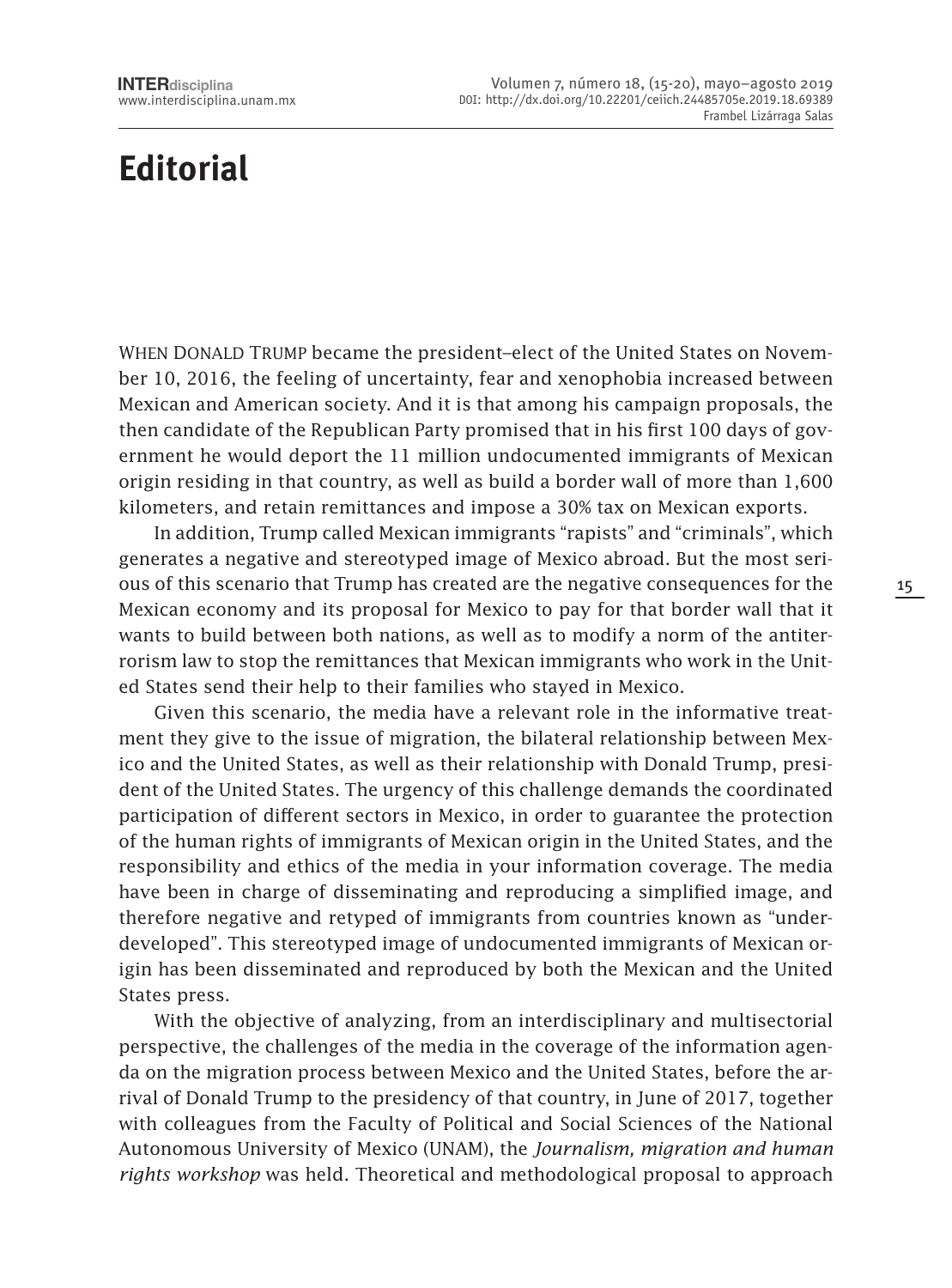the study of migrations. This *Workshop* was also part of my activities as a postdoctoral fellow at the Center for Interdisciplinary Research in Sciences and Humanities of the UNAM, where I developed my research project: *Gender, migration and media. Representation of migrant women in the press of Mexico and the United States*. To complement my teaching and dissemination activities, I conducted this workshop where I also proposed to develop a research methodology consistent with the theories and practices of both the study of migration and sociology and communication sciences to observe the function of the written press to inform, transmit, reproduce messages and stereotypes on the subject of migration and the migrant population in both the international and local context, as well as to demand the regulation and ethics of the media in their journalistic coverage .

In this *Workshop*, students were offered theoretical and methodological tools to be able to analyze the messages that are transmitted in the written press of Mexico and the United States on the subject of migration. At the end, the students prepared a research article where they analyzed and interpreted the information treatment given by the media to the Mexican–United States migratory context.

The coordinators of this event were Frambel Lizárraga Salas (UNAM), Aimée Vega Montiel (CEIICH-UNAM) and Laura Canales (FCPyS-UNAM). The course was aimed at students, as well as general public. It was divided in two parts and lasted 40 hours. In the first one, analysis tables were held on the migration process between Mexico and the United States. In the second, the students analyzed the content of the news on the topic of migration between Mexico and the United States published in the written press of these nations. Approximately 40 students from the Faculty of Political and Social Sciences, Faculty of Philosophy and Letters (where programs of history are hled), both of the UNAM, participated in this *Workshop*; as well as the Center for Research and Higher Studies in Social Anthropology (CIESAS, Spanish acronym).

With the purpose of promoting the fulfillment of the objectives of the *Journalism, migration and human rights workshop*. Methodological theoretical proposal to approach the study of migrations, as well as to comply with the activities of my postdoctoral stay in the CEIICH, this issue of the **INTER**disciplina magazine is dedicated to disseminating the research on migration and the informative treatment given by the written press of Mexico and the United States to this topic. As it is known, the articles that make up this volume are texts that study the migratory process from history, anthropology, political science, education and communication sciences.

The dossier includes several articles, among them the contribution of Guillermo Castillo Ramírez, researcher at the Institute of Geography of the UNAM, who in «International migrations from Chiapas and territorial change in rural lo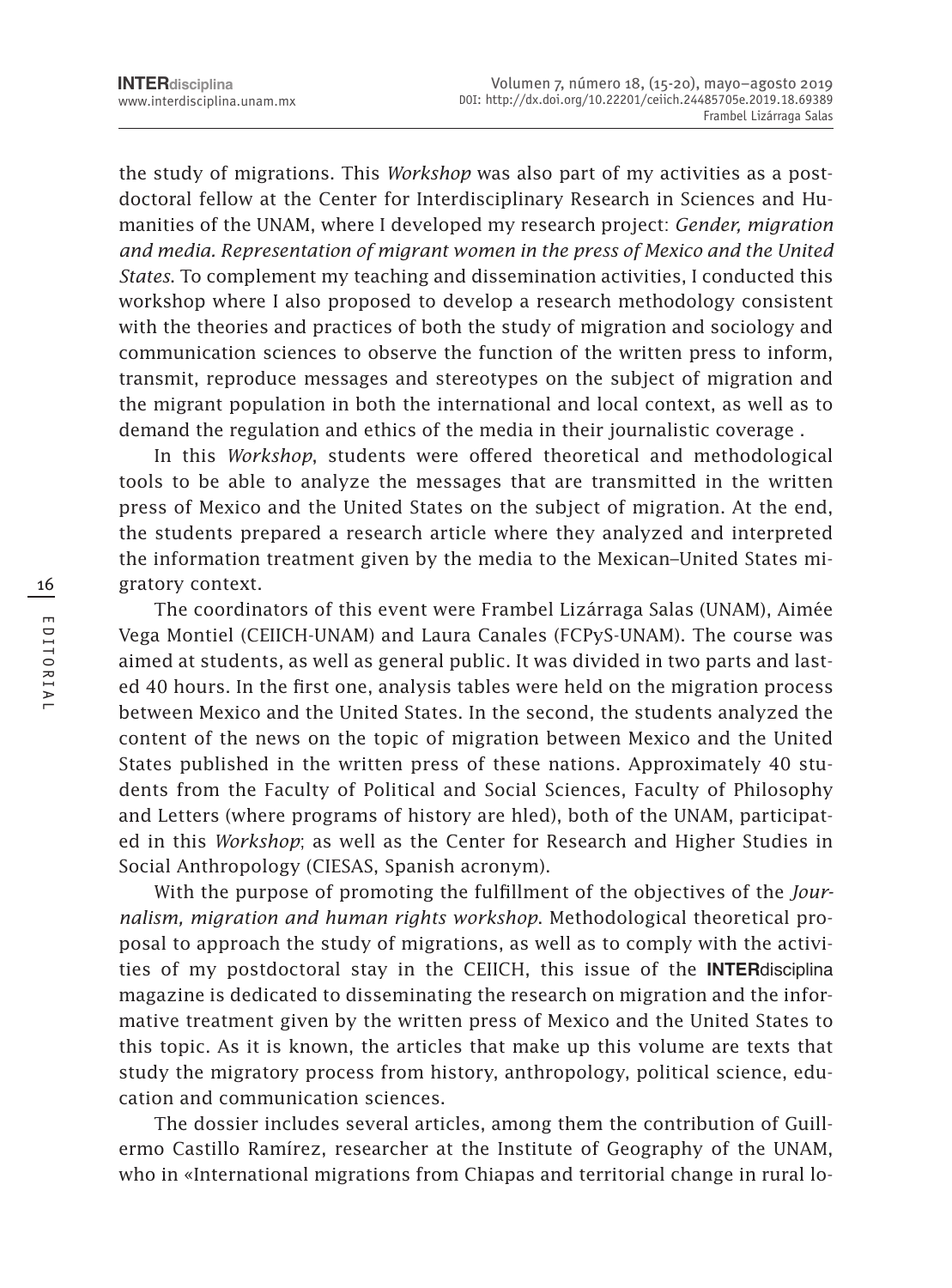cations» examines the processes of international migration of Chiapas peasants, as phenomena of social change and geographical mobility of a cross–border nature, they implied for the members and inhabitants of the indigenous–peasant localities of origin a set of new practical–material and symbolic–cultural uses of the territory, as well as a complex social and social dynamic policy of reconfiguring their sense of community.

In «'How I see you I treat you': social representations in a host community of migrants in Quebec, Canada», Aaraón Díaz Mendiburo analyzes some of the representations that the inhabitants of Saint–Rémi, Quebec, have, regarding the "temporary" agricultural migrant workers and, in turn, the representations that the latter construct in relation to those who live in that community permanently. The consulates implement programs to prevent and react to risks and vulnerabilities, as well as to promote capacities.

Karla Angélica Valenzuela Moreno observes, in «The Mexican consulates in the United States: an approach from social protection», the impact of consumer actions on foreign policy between Mexico and the United States and, particularly, that of consular protection in the individual life of users. It offers a summary of the main consumer actions, to enter into an analysis on transnational social protection, and also proposes to explain the operation of consular protection so that it opens its fields of interpretation beyond diplomatic and consular studies to complement with other areas of study, among them that of social protection, since there are several similarities between these two concepts.

«Meritocracy, segregation and agency: differential access to educational opportunities among young people of Mexican origin in Los Angeles, California» is the article written by Víctor Hugo Ramos Arcos, who studies the processes of change and generation of educational alternatives that provides evidence of the relevance of social agents, professors and counselors with experiences of marked politicization, around the social struggles of Chicanos, Latinos and migrants, who especially in disadvantaged educational contexts, manage to change educational trajectories that would otherwise follow the patterns that govern social reproduction.

Analyzing how information and communication technologies are being used by the Mexican migrant community in the United States is the objective of Enrique Vaquerizo Domínguez in «Digital media and social capital construction: about the case of Mexican migrants in the United States». In this text, it is argued about its consequences for the construction of social capital and integration in that society. To do so, it examines the dynamics and interactions of a specific virtual community such as the Facebook group "Mexicans in the City of New York" as well as questionnaires and qualitative interviews to Mexicans living in the cities of New York and Los Angeles.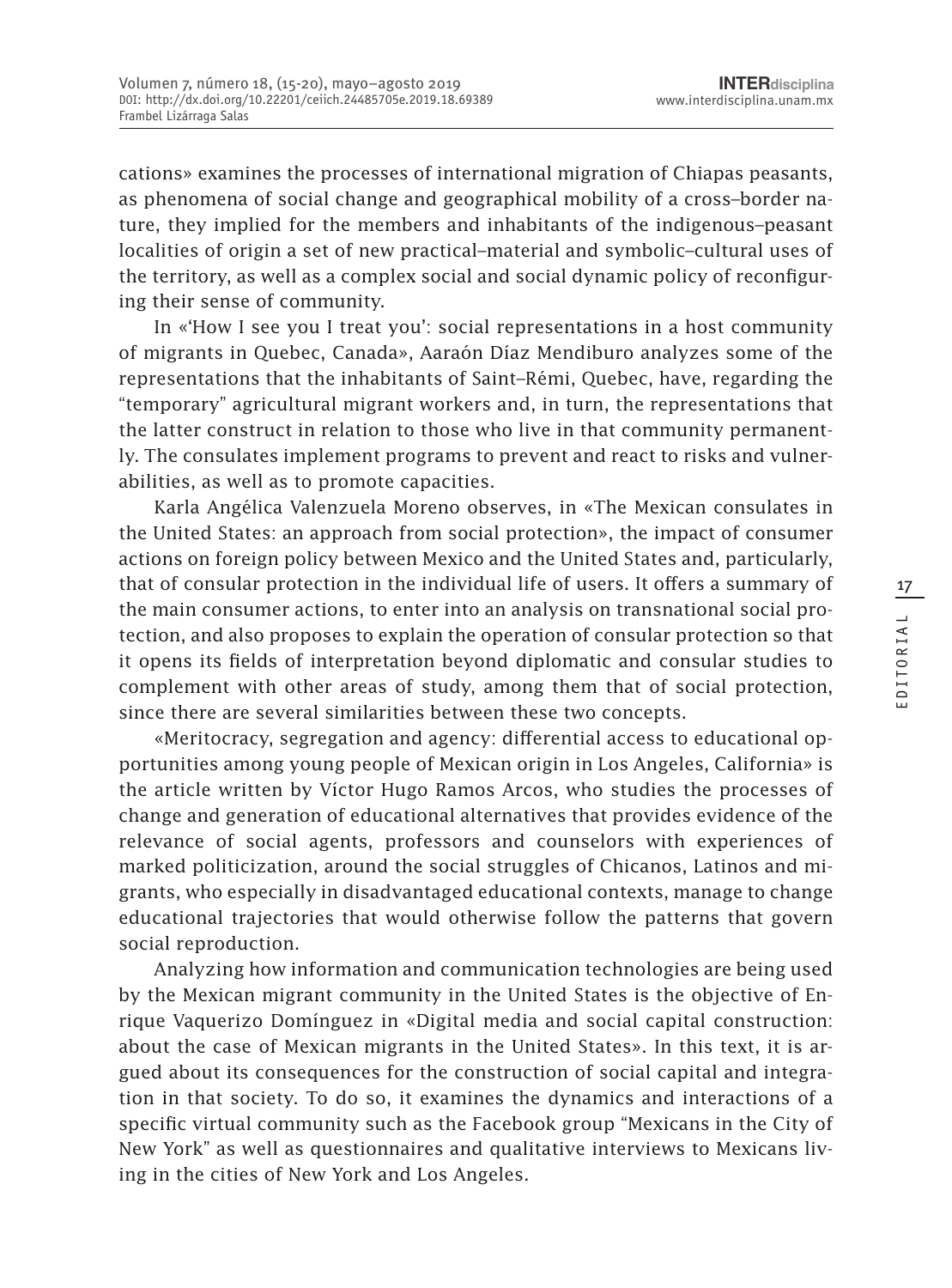Located in the journalistic field, Laura Canales Lizaola and Frambel Lizárraga Salas, of the National Autonomous University of Mexico, analyze the informative treatment of the migratory process between Mexico and the United States published in the national newspapers *El Universal* and *La Jornada*, and in the American newspaper *La Opinión*. In this study it is observed that immigrants of Mexican origin are invisible by the written press and also these media are responsible for reproducing stereotypes by which undocumented immigrants are criminalized. It is worth mentioning that this work is the result of the exercises of the students who attended the *Workshop on journalism, migration and human rights*, organized by the Center for Interdisciplinary Research in Sciences and Humanities (CEIICH) of UNAM, which took held from June 5 to 28, 2017. The students who contributed to this article are: Pablo Bonilla Juárez, Raúl Gerardo Parra Rosales, Sahian Itzel Cruz Arrieta, Diana Ibeth Ramos González, Diego Caso Rosas, Rocío Aimée Becerril Velasco, Diana Bremer Aztudillo, Karla Denisse Rios Osono, Mario Alberto González Nájera, Laura Oliva Ramírez García, Karla Denisse Ríos Osono, Angélica Gutiérrez Perdomo, Luis Enrique García Leger, Berenice Santos Anastacio.

The article «The media agenda on immigration on the covers of *El Universal*, *La Jornada* and *La Opinión* during the administration of Donald Trump» closes this section. Written also by Laura Canales Lizaola and Frambel Lizárraga Salas who demonstrate the way in which media establishes in their agendas the issue of migration between Mexico and the United States to their audiences after the arrival of the president of the United States, Donald Trump, who has exhibited a special animosity against Mexican migrants whom he has qualified as rapists, criminals, drug traffickers, murderers, in short *the bad men*. This argument is the basis for his proposal for the construction of a wall along the entire border between both nations and the tightening of migration policies. This work is also the result of the exercises of the students who attended the *Journalism, migration and human rights workshop*. The contributions to elaborate this article come from Alejandra Elizabeth Herrera López, Ana Ximena Maxínez Montes de Oca, Elfia Bihani Villalobos Pastrana, Guadalupe Jimarez Martínez, Jesús Adonis Martínez Peña, Luis Daniel Velázquez Bañales, Luis Enrique García Leger, Xanthe Iovan Tovar Aguirre, Nayeli Valencia Arrucha, Lesli Janeth Alanis Flores, Román Javier Navarro Vega, Sebastián Torres Perdigón, Eduardo Cedillo Martínez, Adriana Cecilia Arellano Cruz.

The interview with Raúl Hinojosa Ojeda, Founding Director of the Center for Integration and Development of North America, at the University of California, Los Angeles, was conducted by Frambel Lizárraga Salas; to know the reality and future faced by undocumented migrants of Mexican origin during the Donald Trump government, as well as to know their position and the social, political,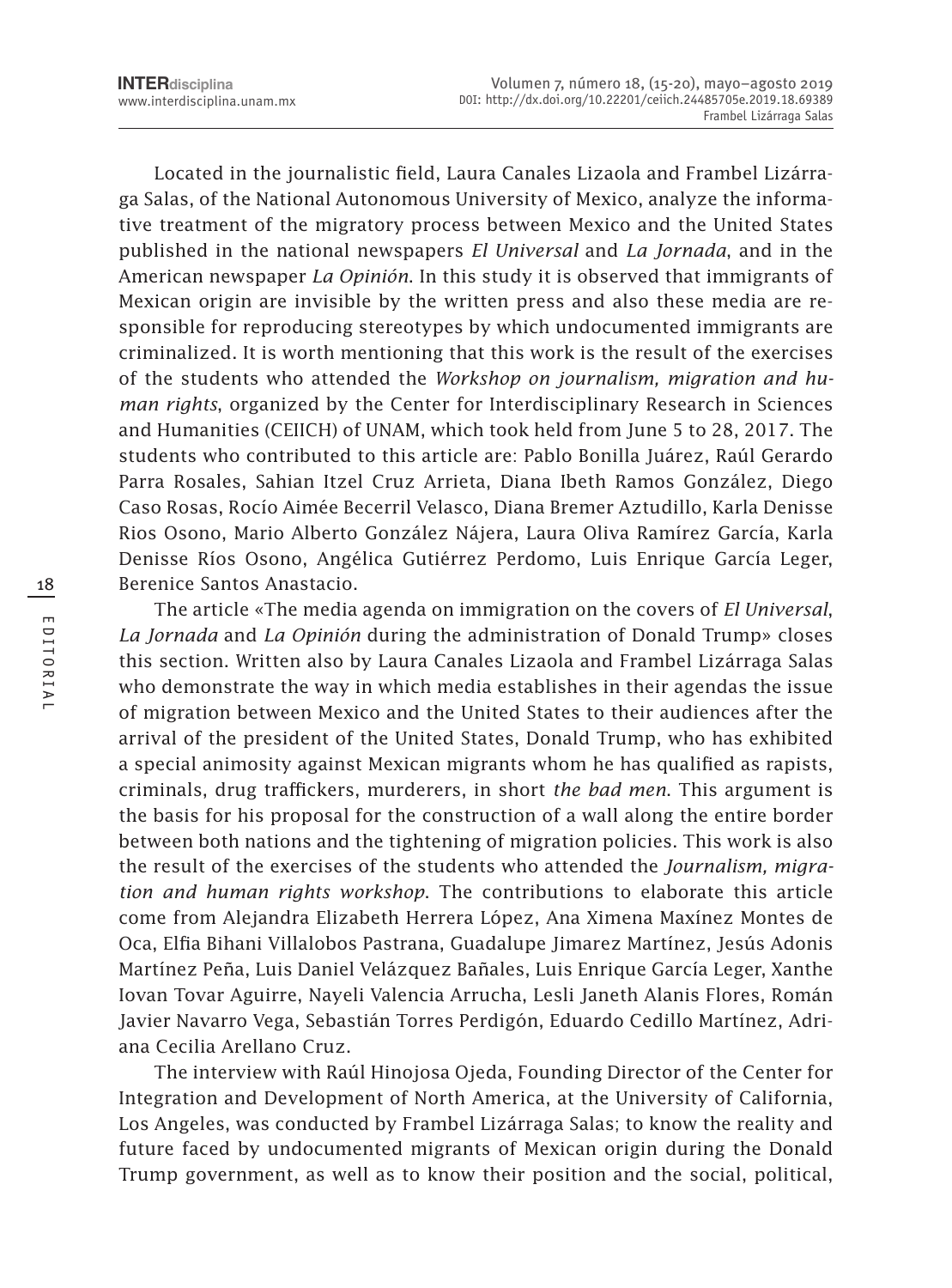economic and cultural effects that will be generated by the construction of the border wall between Mexico and the U.S.

The "Independent Communications" section opens with «Political participation in the digital multimedia communication context: towards an interdisciplinary approach», by Daniel Peña Serret, researcher and academic from the Faculty of Political and Social Sciences of the UNAM, who analyzes the pertinence of an interdisciplinary approach to elucidate such a relationship, focusing on the ways in which communicative practices can alter the political practices of citizens.

The other contribution in this section, «Amateur audiovisual production: variations and continuities in the digital age», is made by Adriana Marcela Moreno Acosta, research professor at the Faculty of Communication of the Autonomous University of Coahuila, where she examines the visual and audiovisual productions of the new creators, as well as the changes that have taken place in the production, circulation and consumption of electronic images, which has led to important epistemic transformations in terms of the so–called regimes of representation.

In the section of book reviews, the text comments of *Minimum history of migration Mexico–United States*, were made by Rosa Mar Chávez y O., Vice President of Women in Film and Television, A.C. She indicates that the author, Jorge Durand, explains the complex and thorny migratory relationship that has occurred between Mexico and the United States, countries that share a 3-thousand-kilometer border. It locates its beginning as a social movement in 1884, when the Mexican Central Railroad arrives at Paso del Norte (Ciudad Juárez) and connects with the railway network and in agriculture. The causes that pushed both Mexico and the United States are exposed to begin the negotiation of supply and demand of labor, within a framework of structural asymmetry between the largest economy in the world and an emerging one.

*Power, media, culture. A critical look from the political economy of communication*, is the book reviewed by Sergio Miguel Hernández Medina, PhD student at the Complutense University of Madrid. He explains the proposal and the analysis carried out by Luis A. Albornoz (compiler of the work), as well as the collaborating authors of this text, who make up a collective work of the Latin Union of the Political Economy of Communication and Culture (ULEPICC), where they are exposed from diverse academic approaches, criticisms, current characteristics and development of the new political economy of communication and culture. In addition, it helps us to understand from different geographical, economic, cultural and political contexts, the different forms and mutations that have developed around media companies in the era of globalization.

These works show us from different disciplines and perspectives the topic of migration: its causes, effects and consequences both for expelling governments